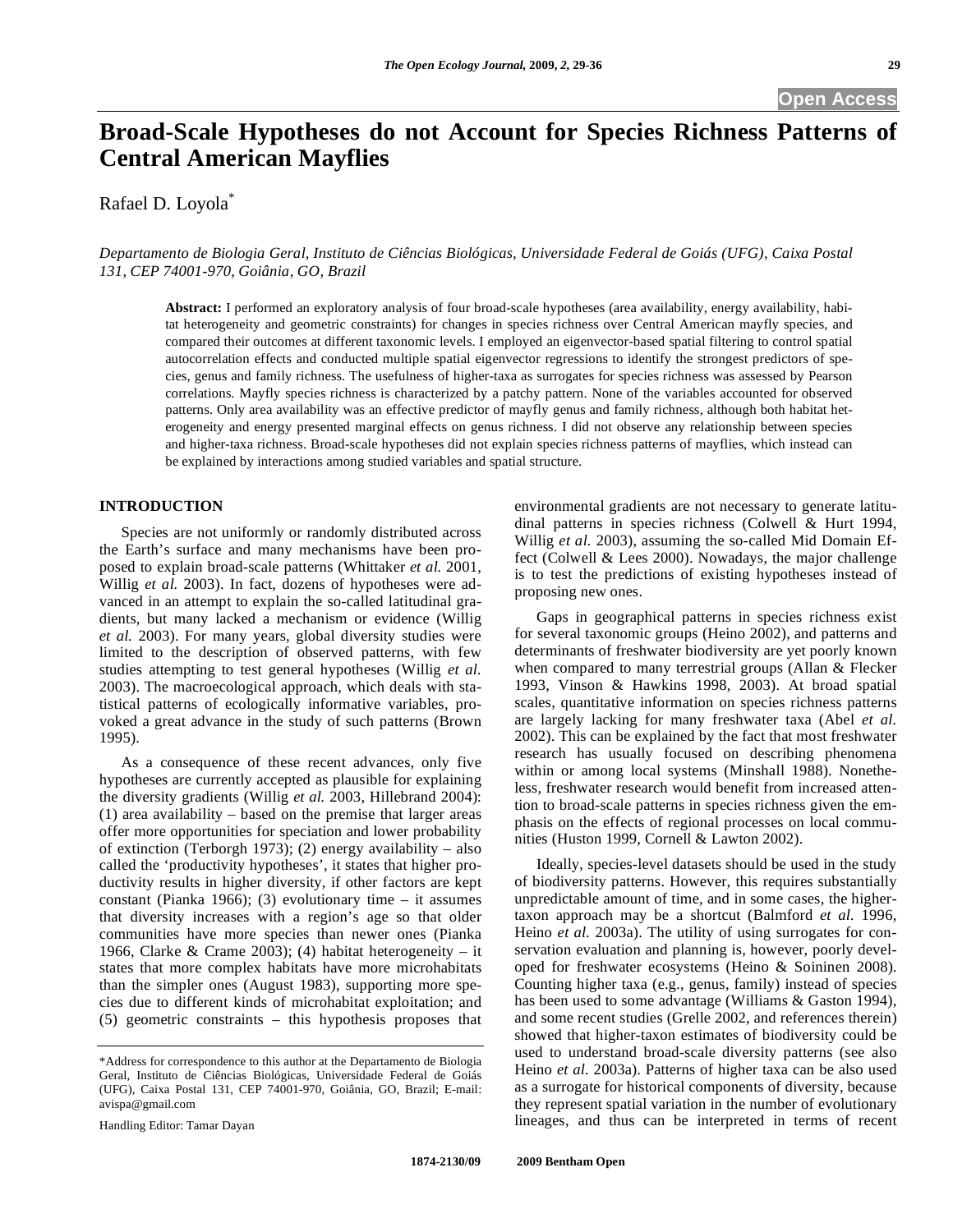hypotheses on the importance of niche conservatism for richness patterns (Hawkins *et al.* 2006). Possible differences between the number of species/genus per locality can also suggest higher turnover and even speciation rates within different regions. Under a community ecology perspective, this can be interpreted as a result of different assembly rules organizing species communities. Therefore, investigating patterns of species, genus and family richness may provide some insights about how natural communities were assembled and how evolutionary processes, such as speciation and colonization/extinction dynamics, have evolved. The use of higher taxa bears most promise for stream ecosystems, because genus and family-level identifications have been successfully used in stream monitoring programs (Bailey *et al.*  2001, and references therein).

 My goal in this study was to describe the mayfly species richness pattern found in Central America, and to perform an exploratory analysis of the 'area availability', 'energy availability', 'habitat heterogeneity' and 'geometric constraints` hypotheses on this insect group, in order to identify the most effective predictors of such patterns. Using species-level data on Central American mayflies I also compared the outcomes of these analyses at different taxonomic levels in order to investigate the utility of using higher taxa (i.e. genus and family) as surrogates of species level data accounting for taxon richness environmental patterns.

## **METHODS**

#### **Mayfly Data**

 Geographic data on all Central American mayfly species was from the Mayfly Central web site (http://www. entm.purdue.edu/Entomology/research/mayfly/mayfly.html). The data was originally compiled from McCafferty & Lugo-Ortiz (1996), and contains the species distribution over seven countries of Central America: Belize, Guatemala, El Salvador, Honduras, Nicaragua, Costa Rica and Panama (Fig. **1**). Central America presents high mayfly diversity, with 119 species distributed in 42 genera and 10 families, even though many of its habitats are threatened by deforestation, including both wet and dry tropical forests (McCafferty & Lugo-Ortiz 1996).

#### **Species Richness and Environmental Factors**

 Central America was divided into 59 equal area cells (quadrats) of 110 x 110 km  $(1^{\degree} x 1^{\degree}$  at Equator). The geographical ranges of the 119 mayfly species present in the continent were redrawn over this grid, and the presence of each species in each cell was recorded. Species richness was defined as the number of species recorded in each cell.

 The four major hypotheses associated with broad-scale richness patterns were expressed by the following variables: (1) area availability was defined as the number of grid cells



**Fig. (1).** Detail of Central America, the scope of this study. The number inside the parentheses indicates species richness found in each country.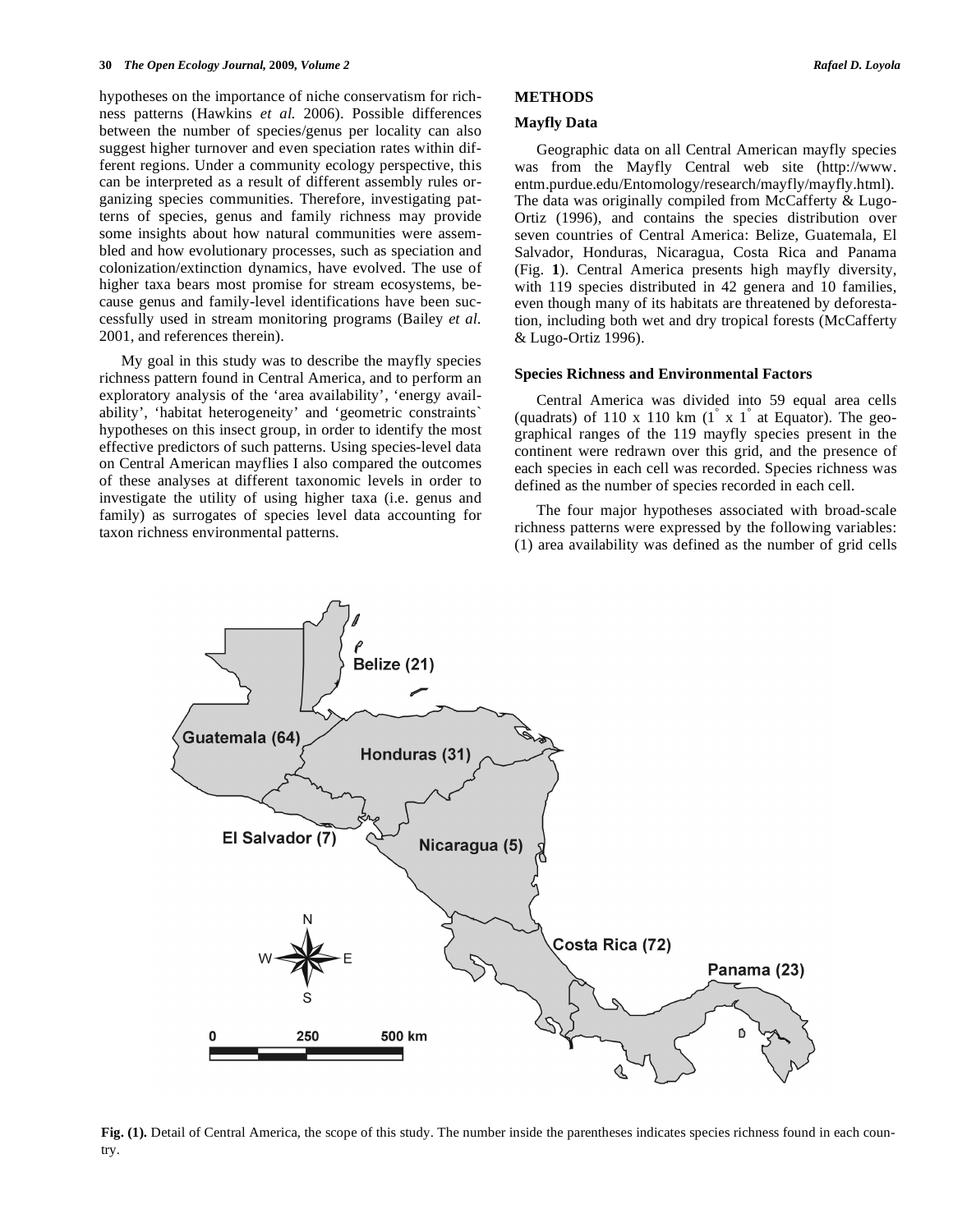on the latitudinal band; (2) mean annual potential evapotranspiration (PET) was used as a surrogate for energy availability; PET data was obtained from the GEO Data Portal (http://geodata.grid.unep.ch). PET was calculated using adjusted values of mean monthly temperature surfaces and the mean day length table. Hence, this variable is intrinsically associated with the amount of energy directed to the Earth by the sun. Here, PET is referred as "energy availability" only to be in accordance with the hypothesis name. (3) I calculated the altitudinal range of each grid cell as a surrogate for habitat heterogeneity, assuming that areas with higher altitudinal ranges present a larger number of habitats, especially those associated with mountain streams, which are extremely important for mayfly species. For this, we took the altitudinal value of four randomized points at each grid and subtracted the lowest altitude from the highest altitude. Altitudinal data were obtained from U.S. Geological Survey's Hydro-1K (http://edc.usgs.gov/products/elevation/gtopo30/ gtopo30.html). Elevation is known to be associated with regional-scale diversity gradients (see Diniz-Filho & Bini 2005). At the regional scale, areas with high topographic variability present higher habitat heterogeneity because topographic complexity benefits the existence of different microhabitats, with distinct local temperature, humidity, and vegetation type. Similarly to PET, elevation range is refereed here as "habitat heterogeneity" just in favor of the hypothesis name; and (4) a null model of species richness distribution, that assumes geometric constraints, was calculated following Willig & Lyons (1998), as 2*pq*S, where *p* and *q* are the proportional distances between the limits of the geographical distribution of each mayfly family (*p* at extreme south, 0; *q* at extreme north, 1; with  $p + q = 1$ ), and S the total number of species within each family (Willig & Lyons 1998).

#### **Data Analysis**

 The lack of independence between pairs of observations across the geographical space (spatial autocorrelation) is commonly observed in ecological data (Legendre 1993). Moreover, grid-based diversity datasets in general are spatially autocorrelated (Rahbek & Graves 2001, Diniz-Filho *et al.* 2003). Due to this phenomenon, when testing statistical hypotheses using standard methods (e.g., ANOVA and regression), the standard errors are usually underestimated when a positive autocorrelation is present, and consequently, Type I errors may be inflated (Legendre 1993, Diniz-Filho *et al.* 2003), in such way that more complex strategies for data analyses are required.

 First, I analyzed spatial patterns in species richness, the environmental predictors and the residuals from the multiple regressions (see below), and estimated autocorrelation patterns using spatial correlograms constructed using Moran's *I* coefficients estimated at distinct distance classes. Moran's *I* coefficient is given by,

$$
I = \left(\frac{n}{S}\right) \left[ \frac{\sum_{i} i \sum_{j} j(y_{i} - \overline{y})(y_{j} - \overline{y})w_{ij}}{\sum_{i} (y_{i} - \overline{y})^{2}}\right]
$$

where *n* is the number of samples (quadrats),  $y_i$  and  $y_j$  are the species richness in quadrats *i* and *j*,  $\overline{y}$  is the average of *y* and  $w_{ij}$  is an element of the matrix **W**. In this matrix,  $w_{ij} = 1$  if the pair *i*, *j* of quadrats is within a given distance class interval (indicating quadrats that are 'connected' in this class), and  $w_{ii} = 0$  otherwise. *S* indicates the number of entries (connections) in the **W** matrix. The value expected under the null hypothesis of the absence of spatial autocorrelation is -1/(*n*-1). Detailed computations of the coefficient and of its standard error are given in (Legendre 1993). Autocorrelation analyses were performed using SAM 3.0 (Rangel *et al.*  2006).

Moran's *I* usually varies between -1.0 and 1.0 for maximum negative and positive autocorrelation, respectively. Non-zero values of Moran's *I* indicate that richness values in quadrats connected at a given geographical distance are more similar (positive autocorrelation) or less similar (negative autocorrelation) than expected for randomly associated pairs of quadrats (Diniz-Filho *et al.* 2003). The number and definition of distance classes to be used in the correlograms is arbitrary, but a general methodological criterion is to maximize the similarity in the *S*-values (number of connections) for the different Moran's *I* coefficients, so that they are better comparable (Diniz-Filho *et al.* 2003). That is why I used two distinct distance classes in this study (see Results). It is important to note that the arbitrariness in the number of distance classes is not important in most cases, because the purpose of the analysis is to describe a continuous spatial process.

 Spatially autocorrelated data sets present both a potential statistical problem, and an opportunity to recognize the importance and understand the causes of spatial structure in ecology (Legendre 1993, Diniz-Filho *et al.* 2003). One of these strategies includes the control of spatial autocorrelation by using modern statistical analysis. Here, I applied an eigenvector-based spatial filtering to evaluate spatial patterns in Central American mayflies and to control the effects of spatial autocorrelation. The method consists of using the geographical coordinates of each grid across a region, based on eigenanalyses of geographical distances, to establish a set of spatial filters (eigenvectors) expressing the spatial structure of the region at different spatial scales, which, in turn, could be used as additional predictors of the response variable (Diniz-Filho & Bini 2005). This way, any remaining spatial structures in regression residuals would be taken into account, and so these models would not be affected by the problem of spatial autocorrelation (see Diniz-Filho & Bini 2005 for details).

 Using the spatial eigenvector regression analysis (i.e. a multiple regression that includes both environmental factors and the filters as explanatory variables), I established the amount of variation in richness that can be explained by each hypothesis. Running spatial autocorrelation analysis on regression residuals helped to interpret which part of spatial structure among cells are captured by each variable. That means that, if spatial filters and any other variables account for the complex spatial pattern of species distribution, the autocorrelation will not be present in the residuals and the regression model will not be biased by spatial autocorrelation (Diniz-Filho & Bini 2005). Spatial eigenvector regressions were run using SAM 3.0 (Rangel *et al.* 2006). I ran the same analysis protocol for Central American mayfly genus and family richness (as response variables) in order to verify if the same factors are effective in explaining higher-taxon richness, if patterns of spatial autocorrelation are consistent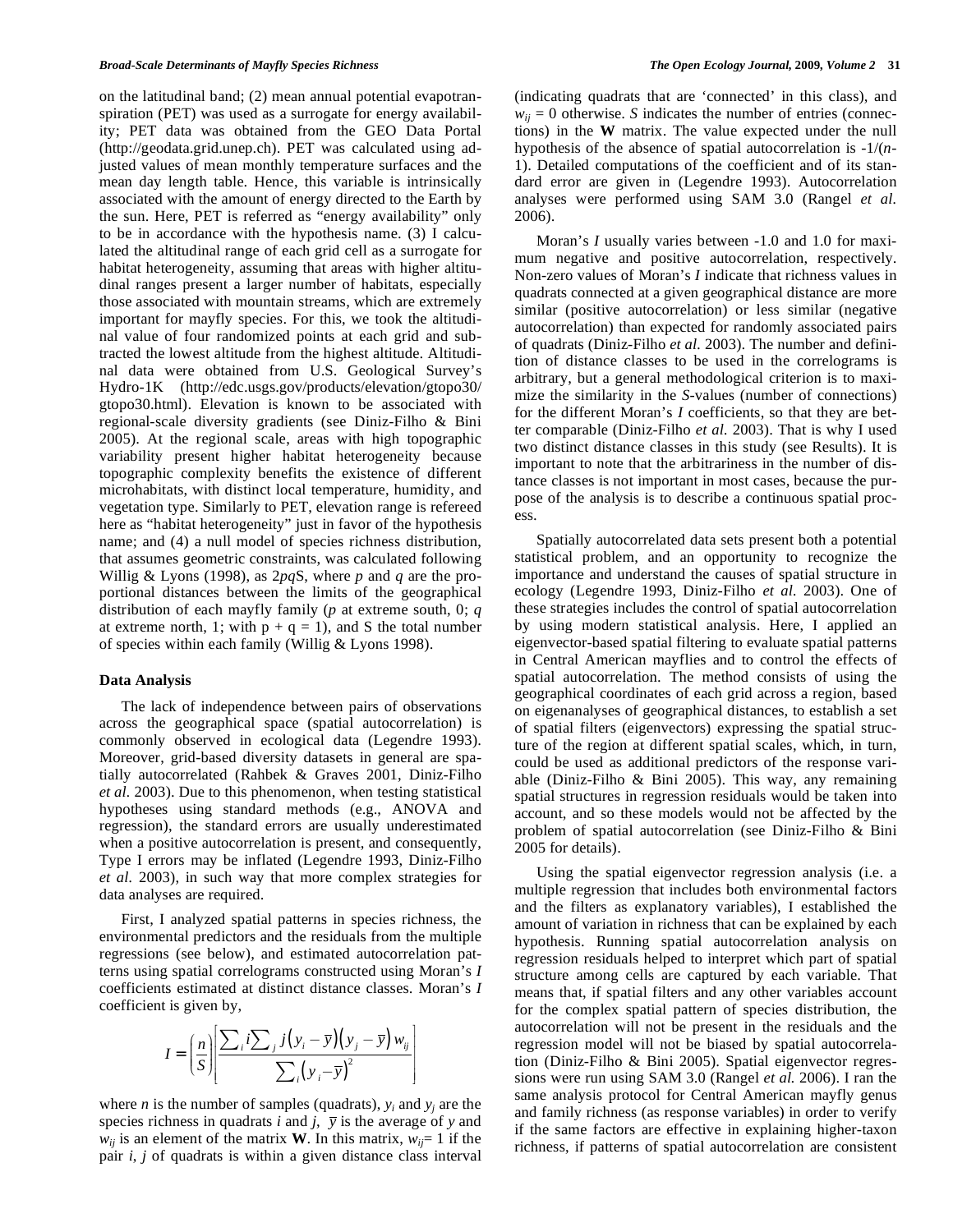

**Fig. (2).** Moran's *I* correlogram for Central American mayfly species (**a**), genus (**b**) and family (**c**) richness and the residual of spatial eigenvector regression model including area, PET, altitudinal range, the geometric constraint model, and the selected spatial filters as predictors.

among different taxonomic levels, and if higher-taxon analyses are useful to estimate the spatial pattern of mayfly species richness in Central America. Finally, I tested the congruence between the richness of species, genera and families using Pearson correlations.

#### **RESULTS**

 I found a spatial pattern in mayfly species richness, with two major clusters of similar values. These clusters were positioned in opposite directions. As the degree of positive spatial autocorrelation decreased, the spatial pattern became more fragmented (Fig. **2a**). At larger distance classes, a positive autocorrelation appeared again, generating the other cluster. In a similar way, mayfly genus and family richness were also patterned in space; nonetheless, positive autocorrelation exists only at short-distance classes (Fig. **2b, c**).

 For the explanatory variables (area, PET, altitudinal range and the geometric constraint model), a strong spatial structure in the first class appears for all of them (Fig. **3**). Moderate short-distance autocorrelation coefficients were observed for PET, altitudinal range and the geometric constraint model. Area and altitudinal range showed a more patchy spatial structure with positive autocorrelation in the first distance classes, followed by less significant coefficients beyond these distances (Fig. **3a, c**). The geometric constraint model showed a different pattern, with shortdistance positive spatial autocorrelation, less significant correlations at intermediate distances and positive autocorrelation at the largest distance classes (Fig. **3d**).

 The spatial eigenvector regression model, with all the four ecological factors and selected spatial filters as predictors, explained 80% of variation in mayfly species richness (Table **1**). Comparing the partial regression coefficients of the predictor variables and their statistical significance, none of the variables explained the pattern of species richness observed (Table **1**).

 The multiple regression model explained 84% and *ca.* 85% of the genus and family richness observed, respectively (Table **1**). Relative to mayfly genus and family richness, and contrary to the observed for species richness pattern, the comparison of multiple regression coefficients of the predictor variables and their statistical significance revealed that only area availability was significant in the model (except for the filters), although PET and altitudinal range showed a marginal effect on genus richness (Table **1**). The residuals of all spatial eigenvector models were normally distributed; presented homocedasticity and did not present spatial autocorrelation, indicating that the regression models are not biased by this phenomenon (Fig. **2**).

 Finally, I observed only a weak correlation (with a rather low explained variance) between species richness and genus richness ( $R^2 = 0.090$ ,  $P < 0.05$ ) and no meaningful correlation between species and family richness ( $R^2 = 0.060$ , P >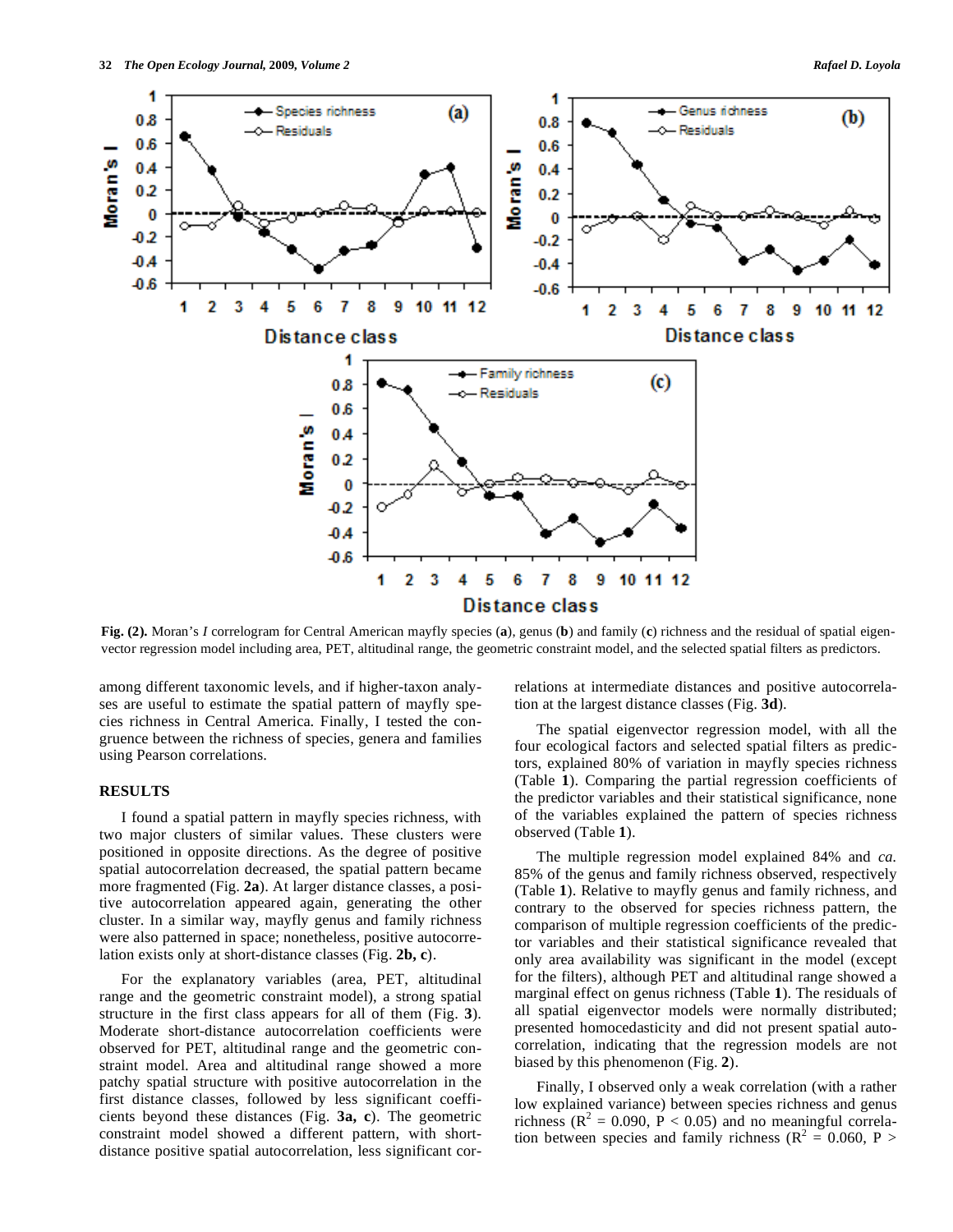

**Fig. (3).** Moran's *I* correlograms for (**a**) area, (**b**) PET, (**c**) altitudinal range, and (**d**) the geometric constraint model of species distribution. All correlograms are significant at P<0.01.

0.05), indicating that generic and family levels are inadequate as surrogates for mayfly species richness.

#### **DISCUSSION**

 The analyzed variables were sufficient in generating an explanatory model for the pattern of mayfly species, genus and family richness found in Central America. However, none of the explanatory variables is capable of explaining the pattern here observed alone. By contrast, the spatial filters were highly capable of explaining variation in taxonomic richness. According to my results, I can conclude that the energy availability (PET) and geometric constraints do not exert any influence on mayfly species and family richness, at the analyzed geographical scale, because none of the regression coefficients was significant nor this variable presented a consistent pattern across the continent.

## **The Importance of Habitat Heterogeneity**

 Recent studies have pointed out productivity as the primary factor generating diversity gradients, supporting the energy hypothesis, which was already demonstrated for plants O'Brien *et al.* 2000), marine gastropods (Roy *et al.*  1998), ants (Kaspari *et al.* 2000), kissing bugs (Rodriguero & Gorla 2004), birds (Rahbek & Graves 2001, Diniz-Filho *et al.* 2004) and mammals (Ruggiero & Kitzberger 2004). In some of these studies, as in the present one, habitat heterogeneity also constitutes a variable capable of explaining the species richness pattern, although always as a secondary factor. The present study revealed that altitudinal range was not an effective predictor of mayfly richness, but it deserves additional study. There is good evidence suggesting that habitat heterogeneity (and beta-diversity) increases towards the Equator (Koleff *et al.* 2003), even though not all studies confirm this pattern (Gaston & Blackburn 1996). The great species turnover in Central America is mainly related to the high habitat heterogeneity found in this continent. Central America has large extensions of tropical Atlantic moist forests, montane forests and dry forests, which provide not only habitat diversity, but also important topographic variability, a factor known to increase benthic fauna diversity (Vinson & Hawkins 1998, Heino *et al.* 2003b). It is also important to note that mayfly nymphs inhabit unpolluted water, and such vegetation, along with altitudinal variation, favors the existence of preserved mountain streams. Other environmental factors (e.g. water chemistry) were reported to be related with stream invertebrate diversity (Vinson & Hawkins 1998) and Heino *et al.* (2003b) found that mayfly species richness were negatively related to gradients in water acidity and color. Therefore, it is possible that measures of different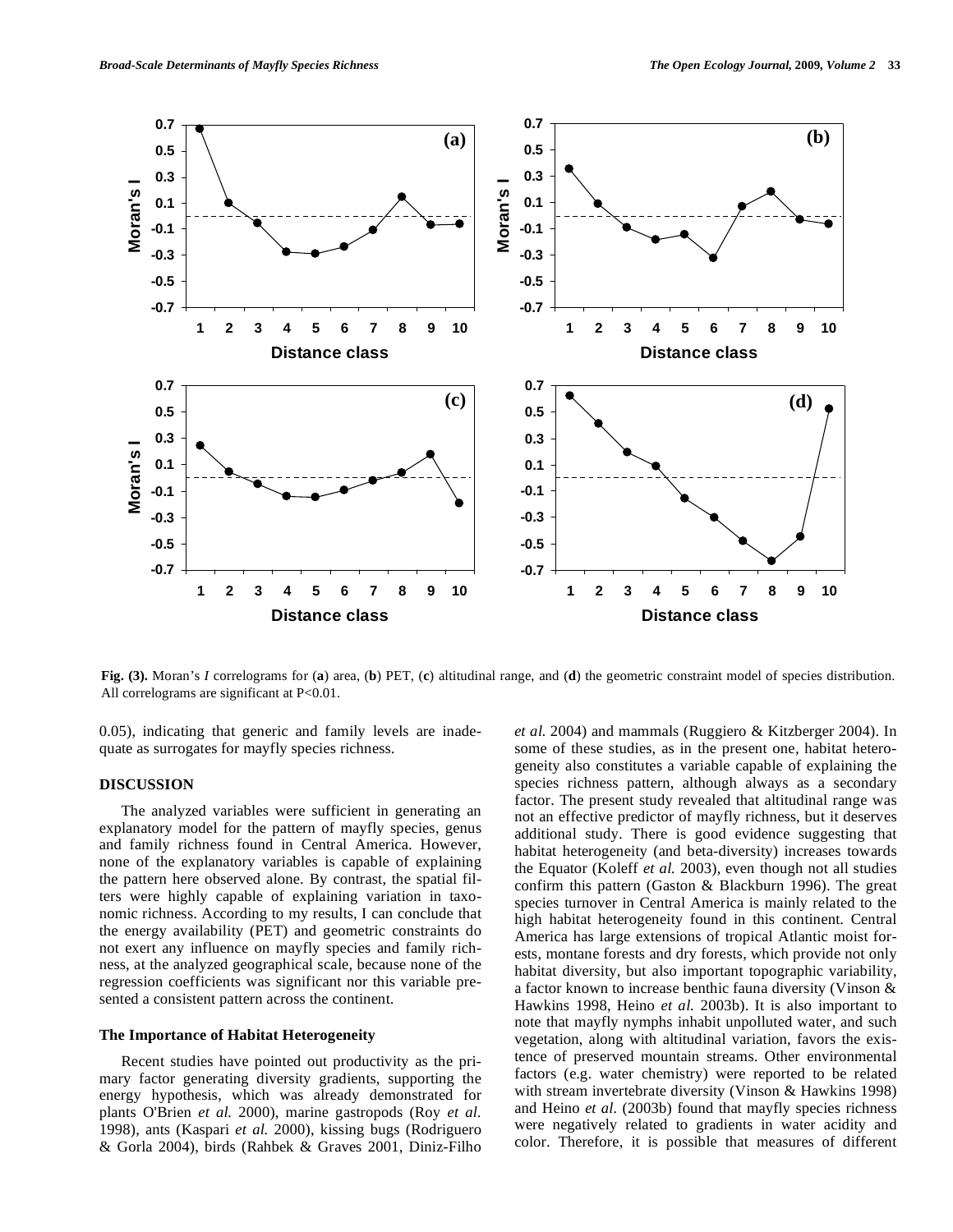**Table 1. Partial Regression Coefficients of the Multiple Regression Models (),** *t* **Statistics and Associated P-Values for Central America Mayfly Species (a), Genus (b) and Family (c) Richness Regressed Against Environmental Variables, the Null Model and Eigenvectors (Spatial Filters), According to Ordinary Least Square Model (OLS)** 

|            | (a) $R^2$ = 0.797, F=21.367 p<0.00 |          |       |  | (b) $R^2$ = 0.840, F=45.508 p<0.00 |          |       | (c) $R^2$ = 0.846, F=47.822 p<0.00 |          |       |
|------------|------------------------------------|----------|-------|--|------------------------------------|----------|-------|------------------------------------|----------|-------|
|            | β                                  |          | p     |  | β                                  |          | p     | β                                  |          | р     |
| Area       | 0.094                              | 0.821    | 0.415 |  | 0.260                              | 3.789    | 0.000 | 0.291                              | 4.364    | 0.000 |
| PET        | 0.039                              | 0.447    | 0.657 |  | 0.118                              | 1.800    | 0.078 | 0.102                              | 1.585    | 0.119 |
| Alt. Range | $-0.084$                           | $-1.024$ | 0.311 |  | 0.131                              | 1.954    | 0.056 | 0.089                              | 1.350    | 0.183 |
| Null model | $-0.109$                           | $-0.942$ | 0.351 |  | $-0.039$                           | $-0.521$ | 0.611 | $-0.104$                           | $-1.412$ | 0.164 |
| Filter 1   | 0.360                              | 3.594    | 0.000 |  | 0.002                              | 9.093    | 0.000 | $-0.628$                           | $-9.028$ | 0.000 |
| Filter 2   | $-0.389$                           | $-4.538$ | 0.000 |  | 0.002                              | $-5.466$ | 0.000 | $-0.293$                           | $-4.755$ | 0.000 |
| Filter 3   | $-0.399$                           | $-4.427$ | 0.000 |  |                                    |          |       |                                    |          |       |
| Filter 4   | $-0.402$                           | $-5.19$  | 0.000 |  |                                    |          | __    |                                    |          |       |
| Filter 5   | $-0.507$                           | $-7.021$ | 0.000 |  |                                    |          |       |                                    |          | __    |

types, and availability of local freshwater ecosystems, might be more strongly related to their regional patterns of species richness.

#### **The Area Hypothesis and Central America Geometric Constraints**

 Some authors (e.g. Whittaker *et al.* 2001) criticized the area hypothesis arguing that the amount of area *per se* cannot explain the latitudinal gradient in species diversity, and that it should be removed from macroecological analyses since it is not a primary factor begetting diversity. However, other authors (Blackburn & Gaston 1997, Rosenzweig 2005) found support for this hypothesis, and area availability was indeed an effective predictor of mayfly genus and family richness in this study, although this variable was not useful in explaining mayfly species richness.

Similarly, geometric constraints were not capable of explaining Central American mayflies species, genus or family richness.. The test of geometric constraints asks whether a randomized pattern can reproduce the real data pattern, excluding from the test any other important features, such as environment variables (Rangel & Diniz-Filho 2003). In previous studies, Rangel & Diniz-Filho (2005) suggest that the mid-peak spatial pattern in species richness predicted by geometric constraint models could be interpreted as a macroecological reflex of neutral processes acting at population level over a bounded domain. The geometric constraints effects were not observed here, and they probably would have been pronounced if mayfly species were short-distance migrants in relation to the continent, causing species' range cohesion. However, mayfly species colonize areas mainly through river flow along river basins, extending their geographic distribution within the region.

## **Should a Higher-Taxon Approach be Used for Central American Mayflies?**

 The use of higher-taxon richness as a surrogate of biodiversity appears attractive because it should be substantially cheaper to identify specimens from survey samples to a higher-taxon level than to the species level (Harker 1999). Moreover, if a strong relationship can be demonstrated, then it might be possible to use the spatial distribution of highertaxon richness to estimate the distribution of species richness more widely (Williams & Gaston 1994). For freshwater ecosystems, the utility of using surrogates for conservation evaluation and planning is still poorly developed and such lack of knowledge is particularly problematic because (1) they present high levels of biodiversity compared to their area, (2) there is an absence of species-level information for many taxonomic groups, and (3) they suffer with high anthropogenic pressure worldwide (Ricciardi & Rasmussen 1999, Abell *et al.* 2002, Strayer 2006). However, the absence or weakness of such correlation, along with different variables responsible for the species and genus/family richness found in the present study, indicate that a higher-taxon approach should not be used for Central American mayflies. It is important to note that differences between these levels are clearly related to biogeographical and historical colonization processes of the entire continent. Therefore, regions with more species do not necessarily contain more information about diversification processes at different hierarchical levels (Hawkins *et al.* 2006, Tôrres & Diniz-Filho 2004). In this case, decisions about priorities are not easy, and counting species is more informative regarding evolutionary processes and broad-scale diversity patterns.

#### **The Role of History and Scale**

 Environmental variables are not the only determinants of species distributions, which are also affected by dispersal limitation, climate, and historical limitations (Lomolino *et al.*  2006). Assemblage variation across geographical locations should be seen as a pure spatial component in variance partitioning analyses (Cottenie 2005); however, I observed a significant spatial component for higher taxonomic levels, although the distributions of genera and families should be much wider than those of species, and therefore, they should exhibit less spatially-structured variability than species (Heino & Soininen 2008). This finding may be related to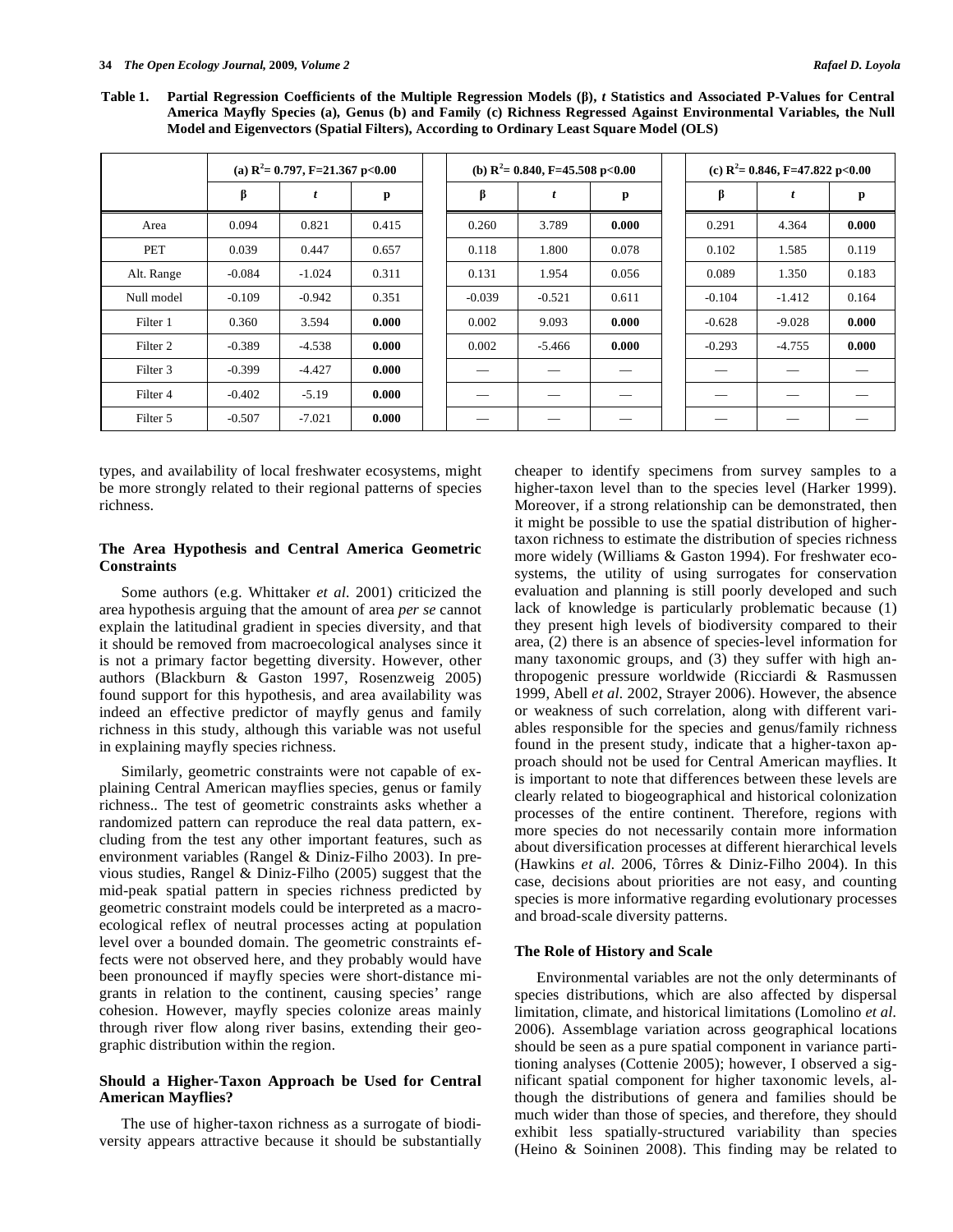scale given that at larger-scales (i.e. from continental to global), higher taxon richness showed strong geographical variability (Balmford *et al.* 1996). If this is the case, our study indicates that spatial variability in higher-taxon assemblage structure and richness at the regional scale is also possible. Alternatively, my findings could be related to the rather low number of families, as for studies comprising higher number of families and taxonomic groups (e.g. stoneflies and caddisflies), a meaningful correlation between taxonomic levels in species richness might be found (Heino & Soininen 2008).

## **CONCLUDING REMARKS**

 This paper illustrates how different mechanisms can be tested using a single framework, which can be useful for reaching more general conclusions about the determinants of species and other taxonomic level richness. The combined effects of environmental variables and their interaction with spatial structure explained more than *c.* 82% of the variation in mayfly species, genus and family richness. In contrast to other studies (Diniz-Filho *et al.* 2004), my results suggest that turnover rates and scaling effects are useful for detecting faunal changes and beta diversity, and may represent a strong explanation for broad-scale patterns in species richness. Furthermore, the analyses performed here showed that generic and family level richness are not acceptable surrogates for species richness since these taxonomic levels are very weakly correlated, and therefore, are not useful in studies of mayfly richness patterns in Central America.

#### **ACKNOWLEDGEMENTS**

 I am indebted to Thomas M. Lewinsohn, Jani Heino, José Alexandre F. Diniz Filho, and Daniel Brito for their helpful suggestions, critical reading, and language improvement of previous versions of the manuscript. Two anonymous referees and Tamar Dayan helped improve the paper. R.D.L. was supported by CNPq (140267/2005-0).

## **REFERENCES**

- Abell, R (2002) Conservation biology for the biodiversity crisis: a freshwater follow-up. *Conservation Biology*, 16, 1435-7.
- Abell, RA, Olson, DM, Dinerstein, E, Hurley, PT, Diggs, DJ, Eichbaum, W, Walters, S, Wettengel, W, Allnutt, T, Loucks, CJ, Hedao, P (2002) *Freshwater ecoregions of North America: a conservation assessment*, Island Press, Washington, DC.
- Allan, JD & Flecker, AS (1993) Biodiversity Conservation in Running Waters. *Bioscience*, 43, 32-43.
- August, PV (1983) The role of habitat complexity and heterogeneity in structuring tropical mammal communities. *Ecology*, 64, 1495-507.
- Bailey, RC, Norris, RH & Reynoldson, TB (2001) Taxonomic resolution of benthic macroinvertebrate communities in bioassessments. *Journal of North America Benthological Society*, 20, 280-6.
- Balmford, A, Green, MJB & Murray, MG (1996) Using higher-taxon richness as a surrogate for species richness regional tests. *Proceedings of the Royal Society of London Series B*, 263, 1267-74.
- Blackburn, TM & Gaston, KJ (1997) The relationship between geographic area and the latitudinal gradient in species richness in New World birds. *Evolutionary Ecology*, 11, 195-204.
- Brown, JH (1995) *Macroecology*, University of Chicago Press, Chicago.
- Clarke, A & Crame, JA (2003) In: Blackburn TM & Gaston KJ (Eds). *Macroecology: concepts and consequences*, Blackwell Publishing, Malden, 130-51.
- Colwell, RK & Hurtt, GC (1994) Nonbiological gradients in species richness and a spurious rapoport effect. *The American Naturalist*, 144, 570-95.
- Colwell, RK & Lees, DC (2000) The mid-domain effect: geometric constraints on the geography of species richness. *Trends in Ecology & Evolution*, 15, 70-6.
- Cornell, HV & Lawton, JH (2002) Species interactions, local and regional processes, and limits to the richness of ecological communities - a theoretical perspective. *Journal of Animal Ecology*, 61, 1-12.
- Cottenie, K (2005) Integrating environmental and spatial processes in ecological community dynamics. *Ecology Letters*, 8, 1175-82.
- Diniz-Filho, JAF & Bini, LM (2005) Modelling geographical patterns in species richness using eigenvector-based spatial filters. *Global Ecology and Biogeography*, 14, 177-85.
- Diniz-Filho, JAF, Bini, LM & Hawkins, BA (2003) Spatial autocorrelation and red herrings in geographical ecology. *Global Ecology and Biogeography*, 12, 53-64.
- Diniz-Filho, JAF, Rangel, TFLVB & Hawkins, BA (2004) A test of multiple hypotheses for the species richness gradient of South American owls. *Oecologia*, 140, 633-8.
- Gaston, KJ & Blackburn, TM (1996) The tropics as a museum of biological diversity: analysis of the new world avifauna. *Proceedings of the Royal Society of London Series B*, 263, 63-8.
- Grelle, CEV (2002) Is higher-taxon analysis a useful surrogate of species richness in studies of Neotropical mammal diversity? *Biological Conservation*, 108, 101-6.
- Harker, J (1999) *Mayflies Naturalists' Handbooks Nº13*, Richmond Publishing Co Ltd.
- Hawkins, BA, Diniz-Filho, JAF, Jaramillo, CA & Soeller, SA (2006). Posteocene climate change, niche conservatism, and the latitudinal diversity gradient of new world birds. *Journal of Biogeography*, 33, 770-80.
- Heino, J (2002) Concordance of species richness patterns among multiple freshwater taxa: a regional perspective*. Biodiversity* and Conservation, 11, 137-47.
- Heino, J & Soininen, J (2008) Are higher taxa adequate surrogate for species-level assemblage patterns and species richness in stream organisms? *Biological Conservation,* 137, 78-89.
- Heino, J, Muotka, T, Paavola, R & Paasivirta, L (2003a) Among-taxon congruence in biodiversity patterns: can stream insect diversity be predicted using single taxonomic groups? *Canadian Journal Fisheries and Aquatic Science*, 60, 1039-49.
- Heino, J, Muotka, T & Paavola, R. (2003b) Determinants of macroinvertebrate diversity in headwater streams: regional and local influences. *Journal of Animal Ecology,* 72, 425-34.
- Hillebrand, H (2004) On the generality of the latitudinal diversity gradient. *The American Naturalist*, 163, 192-211.
- Huston, MA (1999) Local processes and regional patterns: appropriate scales for understanding variation in the diversity of plants and animals. *Oikos*, 86, 393-401.
- Kaspari, M, O'Donnell, S & Kercher, JR (2000) Energy, density, and constraints to species richness: ant assemblages along a productivity gradient. *The American Naturalist*, 155, 280-93.
- Koleff, P, Lennon, JJ & Gaston, KJ (2003) Are there latitudinal gradients in species turnover? *Global Ecology and Biogeography*, 12, 483-98.
- Legendre, P (1993) Spatial Autocorrelation: trouble or new paradigm? *Ecology*, 74, 1659-73.
- Lomolino, MV, Riddle, BR & Brown, JH (2006) *Biogeography*, Sinauer Associates, Sunderland, Mass.
- McCafferty, WP & Lugo-Ortiz, CR (1996) Los efemerópteros de América Central. *Revista Nicaragüense de Entomología*, 35, 19-28.
- Minshall, GW (1988) Stream ecosystem theory: a global perspective. *Journal of North America Benthological Society*, 7, 263-88.
- O'Brien, EM, Field, R & Whittaker, RJ (2000) Climatic gradients in woody plant tree and shrub diversity: water-energy dynamics, residual variation, and topography. *Oikos*, 89, 588-600.
- Pianka, ER (1966) Latitudinal gradients in species diversity: a review of concepts. *The American Naturalist*, 100, 33-46.
- Rahbek, C & Graves, GR (2001) Multiscale assessment of patterns of avian species richness. *Proceedings National Academy of Science of the USA,* 98, 4534-9.
- Rangel, TFLVB & Diniz-Filho, JAF (2005) Neutral community dynamics, the mid-domain effect and spatial patterns in species richness. *Ecology Letters*, 8, 783-90.
- Rangel, TFLVB & Diniz-Filho, JAF (2003) Spatial patterns in species richness and the geometric constraint simulation model: a global analysis of mid-domain effect in Falconiformes. *Acta Oecologica*, 24, 203-7.